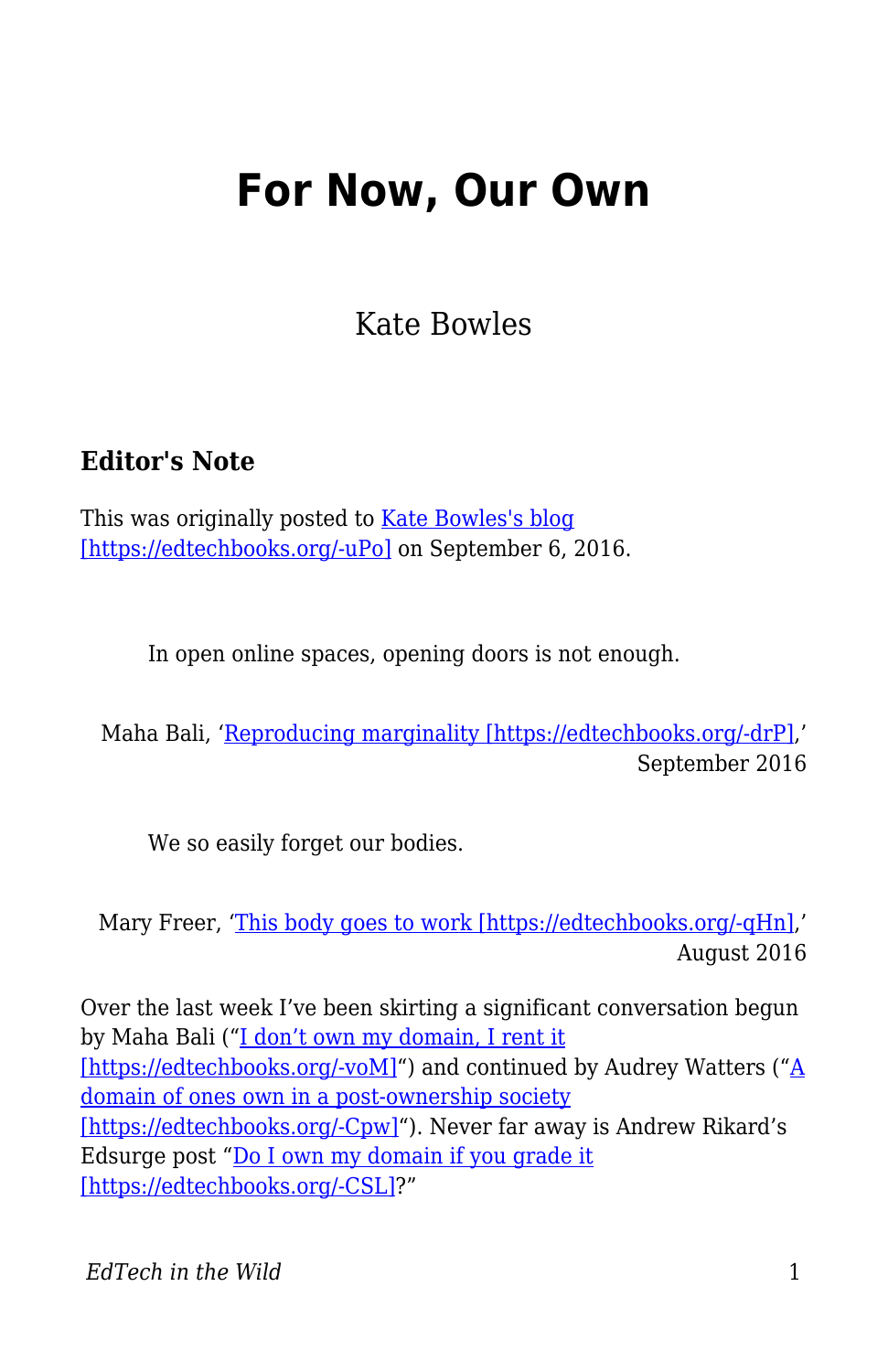The question for me is how the idea of "own" works as a metaphor. It's complicated enough as it is: my own, to own, [owned](http://www.urbandictionary.com/define.php?term=pwned), owned [\[https://edtechbooks.org/-EFr\].](http://www.urbandictionary.com/define.php?term=pwned) We own our mistakes, we own our work, we own our politics, and none of this is quite like the way we own our homes—which for most of our working lives means some version of renting, in a funhouse world in which access to credit, like debt itself, has become an asset.

Conceptually, home ownership makes an ironic pass at all this, promising dominion over property that is actually quite a temporary thing in geohistorical time. Home ownership offers a misleading sense of permanence in relation to our provisional space in the world. A home that's owned is always haunted by both its past and future. Far from sheltering us against the churn of things, it's a daily reminder that we're not here for long.

And inside our own homes where we might think of ourselves as free to do as we please, we remain legal subjects, subordinated to the local laws or ways of being to which our citizenship is bent. We house our human bodies, our social selves, our presentability. Our houses face the street; and behind the scenes, who knows what.

As legal subjects, we have modest rights to allow our homes to fall into disrepair, although these are limited by heritage considerations, public health and safety and so on. Zoning laws fence us in. Meanwhile there are all the social obligations of habitation to keep up: from the pragmatics of rent, rates, taxes, body corporate fees and utilities, to the labour of being a considerate neighbour, maintaining a yard, planting a tree that will outlive you. All this takes some skill, some literacy. No one really remembers how we learned to pay bills, or manage our garbage, but we do.

The implication that ownership of things is the beginning of practice of civic participation is something we both assume and overlook when we use ownership as a tech metaphor, without thinking ahead to use.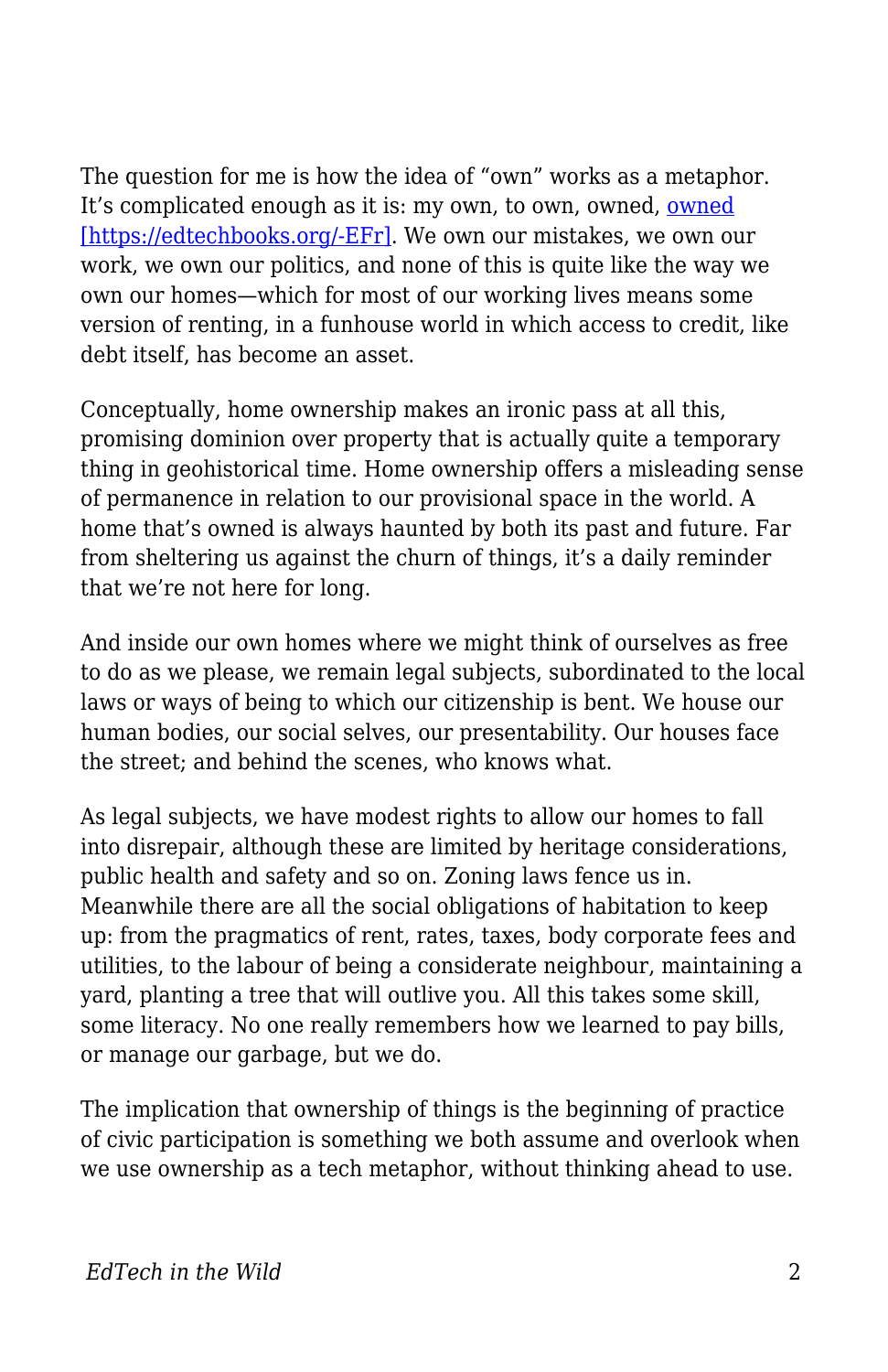It's as if the ownership of a domain becomes an end in itself. Domain names are fetishised, like novelty license plates. They're collectable and tradable, despite having no inherent functionality except to indicate an empty lot where something might be built, or a lot where something has been abandoned, that might be recaptured at a price for a new project. But achieving naming rights in the use of a domain doesn't come with the skills you need to know what to do next, how to build what people will find if they search at those coordinates.

This is where I've come to in the conversation about whether personal domain ownership is a useful or socially equitable project for higher education. Maha's post set off a deep and thoughtful exchange among some of higher education's most experienced and engaged champions of student and personal blogging. Really, go read through those comments, they're a model for the conversations we should have when we think about bringing tech innovation as a requirement into the lives of others.

As companion pieces, I read Maha's further post on [how things get](http://blog.mahabali.me/blog/just-for-fun/how-the-money-flows-or-not/) [paid for in Egypt \[https://edtechbooks.org/-ZVu\];](http://blog.mahabali.me/blog/just-for-fun/how-the-money-flows-or-not/) Audrey' post on [the](http://audreywatters.com/2016/09/04/credit-score) [impact of student debt on credit score \[https://edtechbooks.org/-jRj\];](http://audreywatters.com/2016/09/04/credit-score) and two articles by Tressie McMillan Cottom, on [the \\$20 principle](https://tressiemc.com/2016/08/30/the-20-principle/) [\[https://edtechbooks.org/-SSF\]](https://tressiemc.com/2016/08/30/the-20-principle/) and on [preferential student](http://www.vox.com/2016/9/2/12773110/georgetown-slavery-admission-reparations) [recruitment as reparations for slavery \[https://edtechbooks.org/-USS\]](http://www.vox.com/2016/9/2/12773110/georgetown-slavery-admission-reparations) (spoiler: it's not reparations.) Then I fell into [this exchange](https://twitter.com/KateMfD/status/772955899384037377) [\[https://edtechbooks.org/-KNh\]](https://twitter.com/KateMfD/status/772955899384037377) on Twitter about the critical importance of making small barriers to educational participation visible, kicked off by Robin deRosa reminding her students to bring a credit card and working laptop to class.

To lower these barriers while keeping them visible, which is very much Robin's project, we have to get much better at noticing them. We need to be scrupulous in attending to the assumptions that lie behind our metaphors, our proposals, our sense of being agents for change largely on the side of the good. We are teaching people with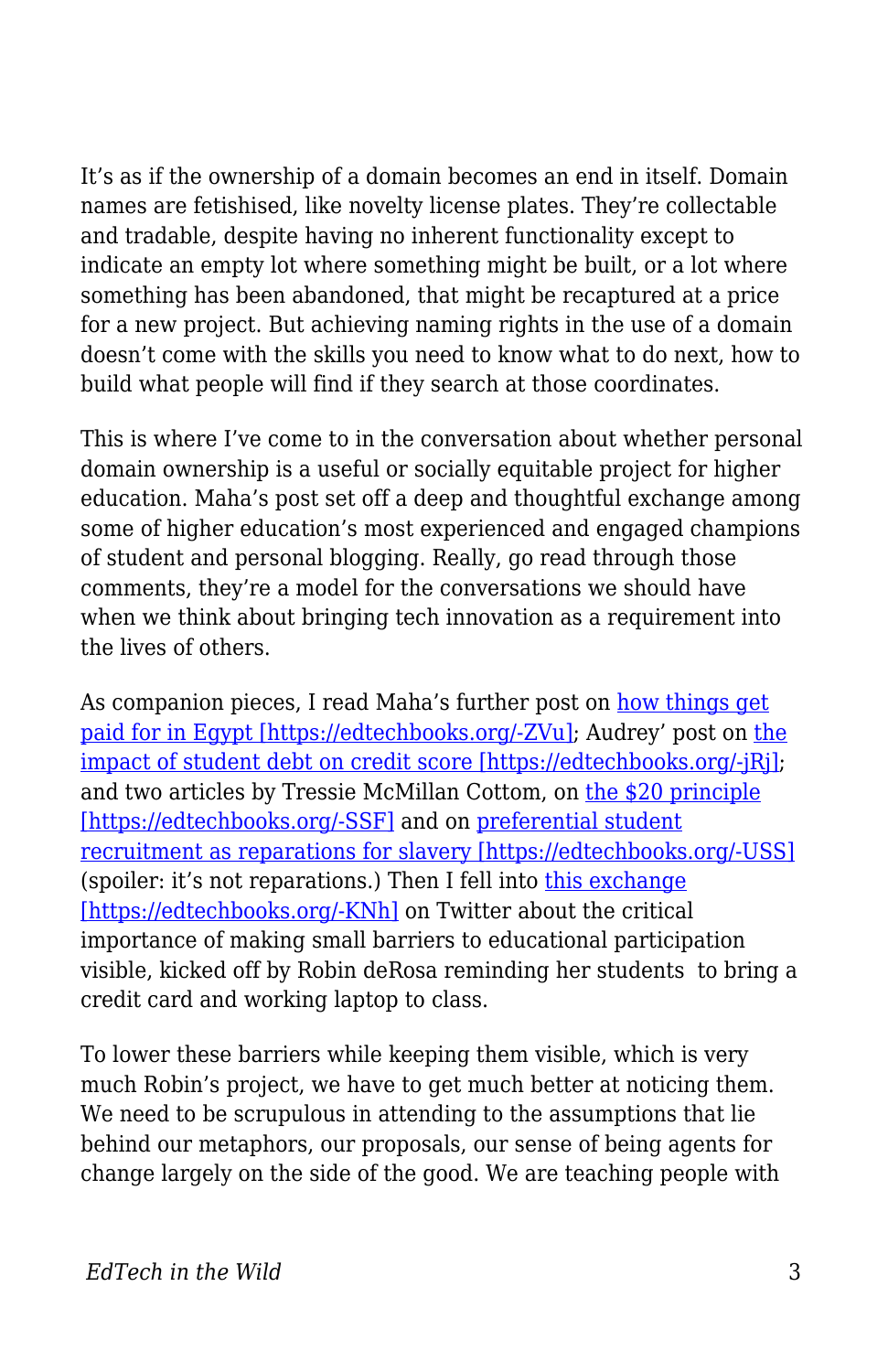different life experience than our own–different educational capital, cultural capital, actual capital. I teach students for whom a missed shift at work may mean a lost job in a sinkhole local economy; a required online textbook with a digital key may prevent joining the class at all; a credit card may already be maxed or cut up; a laptop may be both so cheap and so broken that it's hard to see through the cracked screen. All of these are actual barriers to participation that actual students have discussed with me in the last four weeks.

And it's easy to say that we have policies or options for students who can't do what we expect, and measures to show that they are in a tiny minority; but in reality we rarely check what disadvantage and/or risk comes with our Plan B. We don't think nearly enough about students for whom the language of digital making is unfamiliar, or the demands of content generation are disempowering and demoralising. We don't adequately accommodate the students who have poor internet access, exhausted data plans, or have to do everything through a second hand phone.

So when we say that it's a good thing for students to own their domain, we need to ask what we mean by owning, and what we think home might be as a metaphor–especially given that the metaphor for our times is not home ownership, or even post-ownership; it's homelessness.

It's the global political scale of this homelessness, the mobility of whole populations for whom the modern projects of both nation and property have entirely fallen apart, that presses an anxiety of ownership on the rest of us. Having a home is more than a matter of shelter, it's the presentation of a certain kind of survivorship, assessed in cultural competence, the assertion of literacy, the visible privilege of know-how. And like home ownership, domain ownership is the practice of insiders, survivors, using the skills and languages that flex their cultural power by asking to be taken entirely for granted,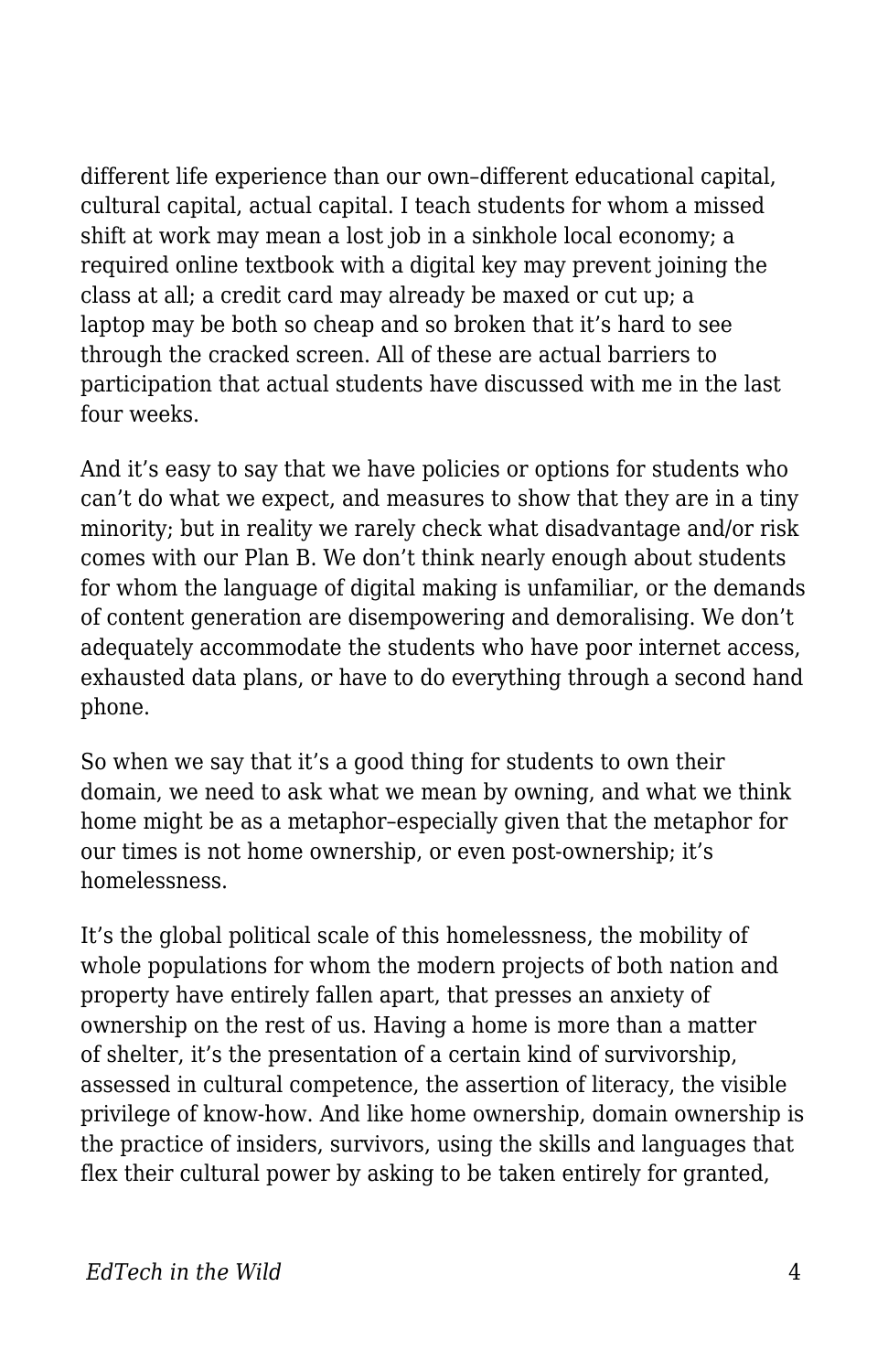not just in terms of what appears on the screen but increasingly in terms of the coding that lies beneath it.



[https://edtechbooks.org/-SJk]This weekend I walked past a house that I like. It's in a gentrifying Sydney neighbourhood, defying the trend. It's been taken over by an unpruned wisteria draped over its rotting balcony; curtains are never pulled back from its verandah doors. Who knows what's inside? Who lets their property, in Sydney of all places, fall into this unproductive, vegetative state? But now there's a notice stapled to the fence. Development is planned. The house will be demolished and replaced. There will be a plunge pool. This abandoned property will retake its place in the proper, and properly owned will become an asset to the whole neighbourhood in house price uplift.

Ownership can never be less of a public spectacle than this. Its whole point is to be knowable by others, to turn exclusivity of access and control towards a model of social order and a vision of security that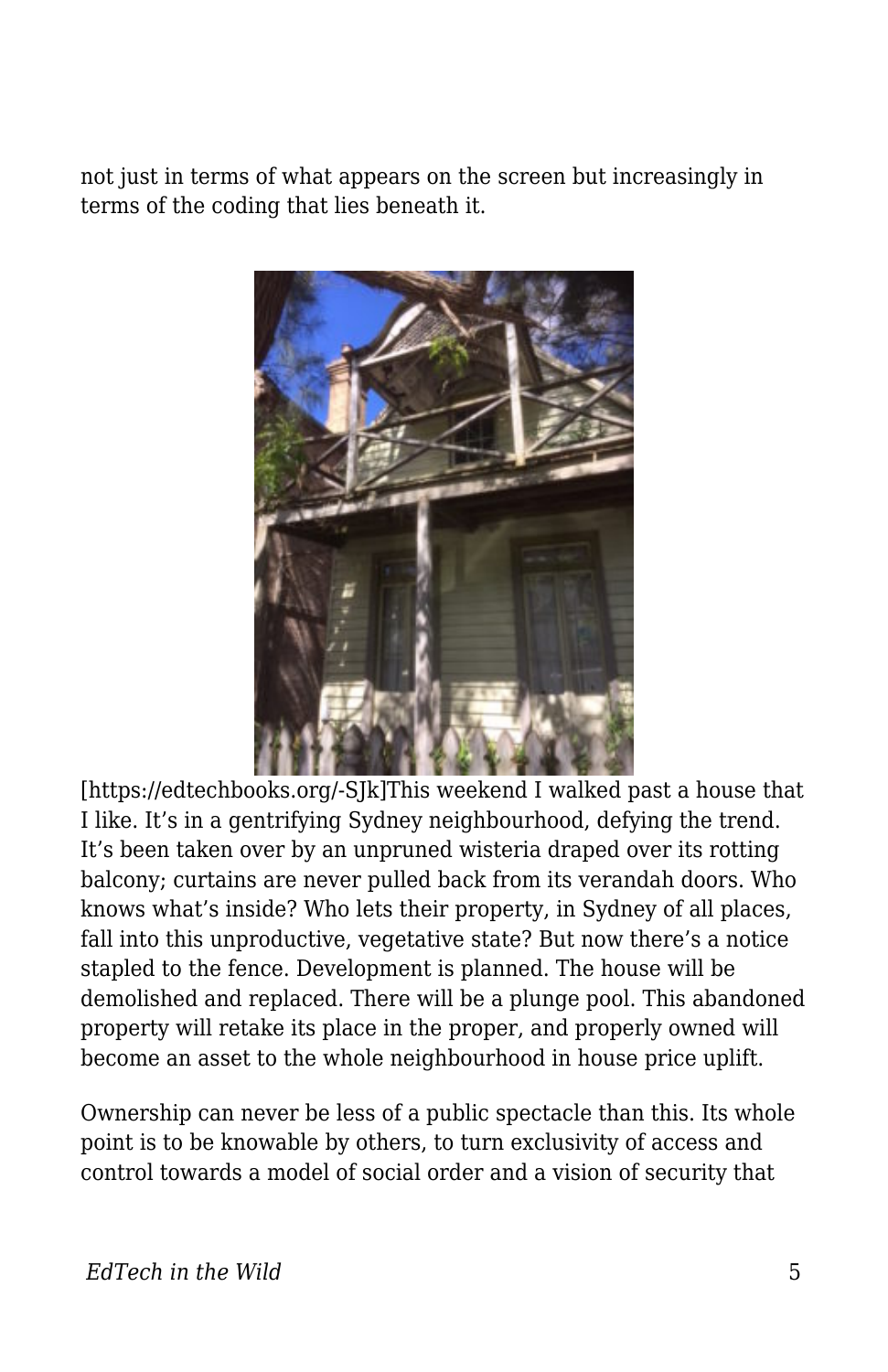will miraculously extend to all, including those who are most obviously excluded. Owning and gentrifying are inseparable economic forces. So when we talk about securing a domain of one's own, we're also talking about this privatising vision of the proper—and we're at risk of missing the fragile, important lesson that just as with homes, the security of ownership is always measured against the temporality of the bodies walking past.

**Note**: This blog is parked with [Reclaim Hosting,](https://reclaimhosting.com)

[\[https://reclaimhosting.com\]](https://reclaimhosting.com) for whom my admiration is unreserved. None of the questions I'm asking here are a criticism of their model.



Bowles, K. (2019). For Now, Our Own. In R. Kimmons (Ed.), *EdTech in the Wild*. EdTech Books. Retrieved from https://edtechbooks.org/wild/for\_now\_our\_own